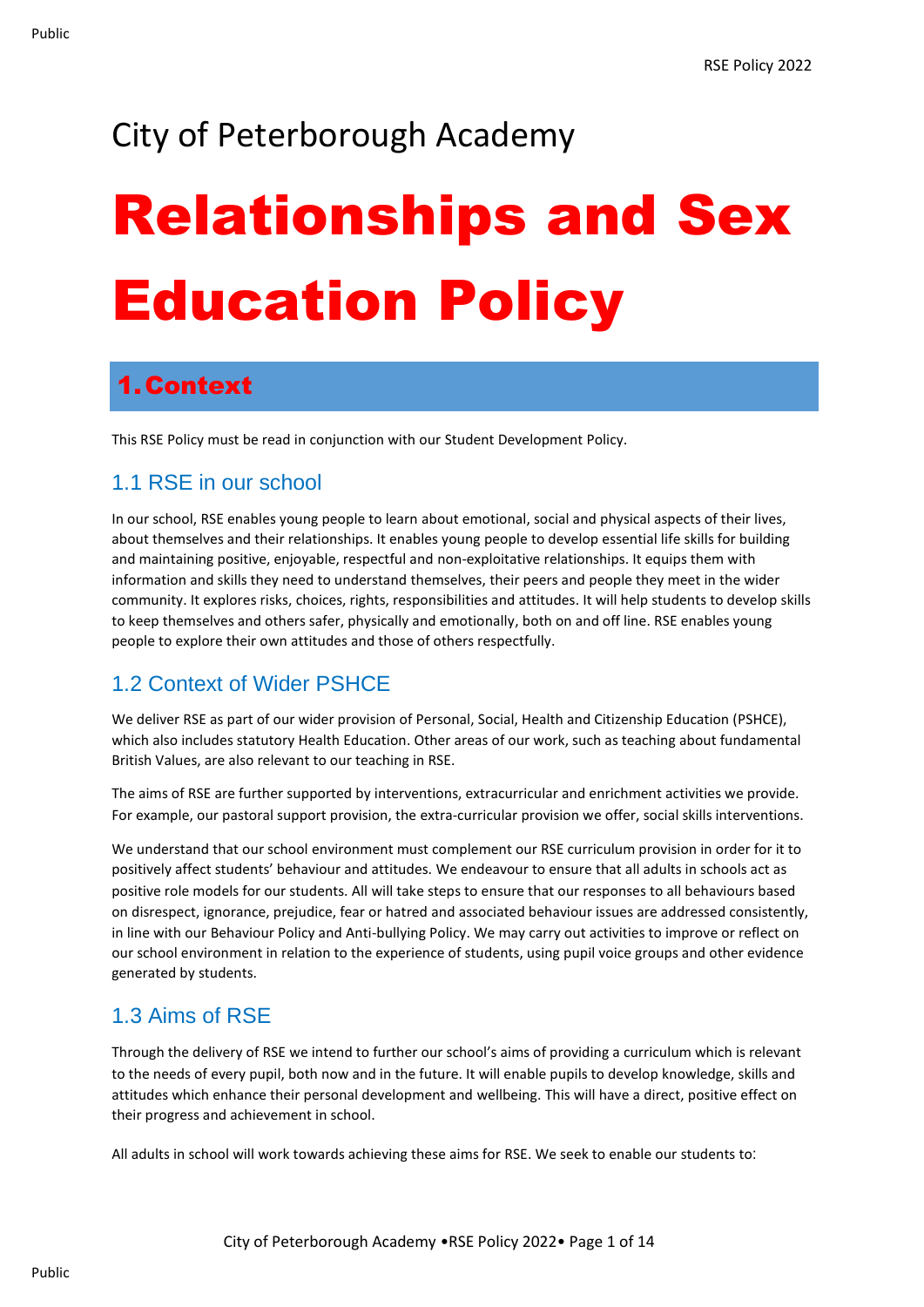- develop interpersonal and communication skills to support them when relationships are good or when they are difficult
- develop and explore personal values and a moral framework to guide decisions and behaviour
- respect themselves and others, their views, backgrounds, cultures and experiences
- promote equality and respect in their own peer groups, both on and offline, reducing prejudice and challenging stereotypes and harassment
- develop skills for healthy relationships based on mutual respect, trust and positive communication
- have a confident understanding of human biology and reproduction
- understand the role of sex in intimate relationships and strategies for considering readiness for sex
- be prepared for puberty, understand the emotional, physical and social effects of adolescent development and support others
- develop the attitudes and skills needed to understand their sexuality, sustain healthy intimate relationships, should they choose them, and maintain their sexual health
- explore the positive implications of new technologies for relationships and understand safety and privacy
- develop critical, media literacy skills, enabling them to reflect on relationships and sex portrayed in the media, including in pornography
- recognise and avoid exploitative, coercive and controlling relationships, including intimate relationships
- explore and confidently discuss issues and develop skills associated with consent in different relationships
- explore their own values and attitudes towards gender identity and sexuality
- explore their own values and attitudes towards behaviours based on disrespect, ignorance, fear, prejudice or hatred
- value, care for and respect their own bodies
- understand about safer sex, including contraception and the prevention of STIs, for people of different sexualities
- have the skills and knowledge to access advice and support from local and national services, on and offline.

## 2. Implementing Our Policy

#### 2.1 Inclusion

In relation to those with special educational needs or disability, we ensure our RSE programme provides for those with additional needs. We recognise that those with SEND are often more vulnerable to sexual harassment and abuse and that we need to ensure that children are supported to develop appropriate strategies and attitudes to keep themselves safer. We understand that students with SEND have as much right to receive the whole RSE curriculum as other students. We consider:

- their level of vulnerability to coercion and pressure
- their previous experience of negative behaviours in peer or child-adult relationships
- their need to learn and demonstrate appropriate behaviours and understand private/public boundaries
- their need to develop self-esteem and positive body image
- the need to involve all staff, including ancillary staff and parents/carers, in policy development, planning and training
- the management of personal care
- clarity about sources of support for pupils.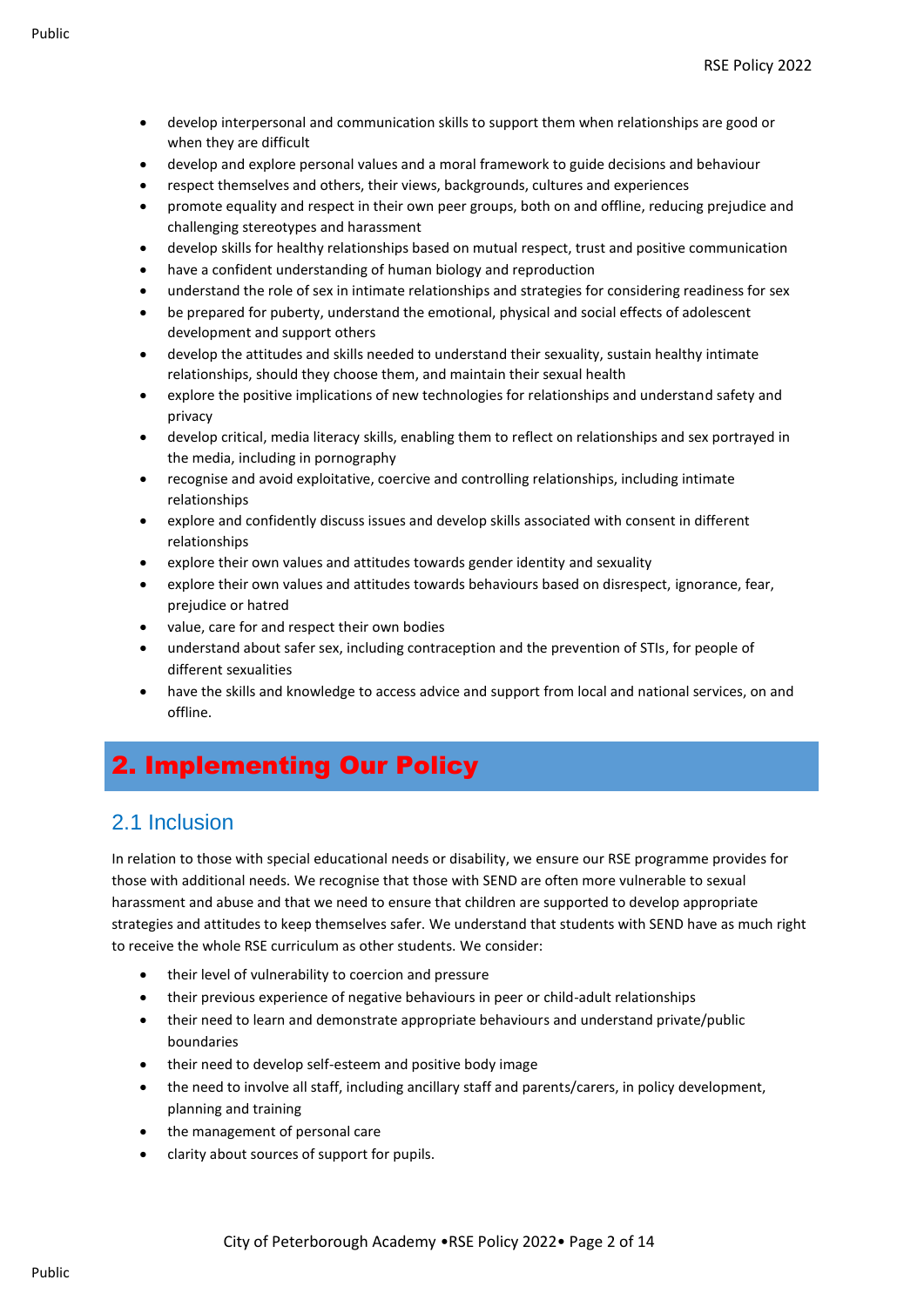### 2.2 Equality

The [Equality Act 2010](http://www.legislation.gov.uk/ukpga/2010/15/contents) has special resonance in RSE. Through this area of learning we seek to develop key interpersonal skills such as respect and empathy, which enable students to understand the rights and responsibilities we all have towards one another. We strive to ensure that every student feels valued and represented in our school as a whole and specifically though our RSE provision.

Under the provisions of the Equality Act, schools must not unlawfully discriminate against pupils because of their age, sex, race, disability, religion or belief, gender reassignment, pregnancy or maternity, marriage or civil partnership11, or sexual orientation (collectively known as the protected characteristics).

Also relevant here is our duty to teach fundamental British Values, which include individual liberty, mutual respect and respect for those of different faiths and beliefs.

We will ensure that our provision of RSE is not only equally accessible and inclusive for all students or who have family members with protected characteristics, but also that it reduces discrimination, advances equality of opportunity and encourages good relations between different groups.

In order to ensure that RSE meets the needs of all:

- We will reflect a range of lifestyles and family structures, in PSHCE lessons and beyond, so that all pupils see themselves and their families reflected back in the lesson content.
- We will teach about RSE themes in a way which is relevant to all, using examples of people with different sexualities, gender identities, lifestyles and faith backgrounds.
- We will ensure that the law in relation to, for example, equality, marriage, , sexuality, gender identity, online behaviours and sexual harassment and violence are explained in age appropriate ways.
- Where there are different cultural or religious views about families, relationships or behaviours, we will share these to ensure students see their family views reflected back in the lessons.
- We will not seek to gain consensus, but will respectfully listen, accept and celebrate difference and enable students to develop skills to do the same.
- In order to build positive communication skills and empathy, we will teach in mixed-sex groups wherever possible. We will offer single-sex groups where cultural or religious views make students and their families feel uncomfortable in mixed-sex groups. Where teaching in single-sex groups is requested, the needs and wishes of non-binary students will be taken into account when making a decision about grouping.
- All adults in school will encourage respect and discourage abusive and exploitative relationships of any sort.
- We will not ask students to represent the views of a particular religious or cultural group to their peers, unless they choose to do so.

We support children in developing their knowledge about and attitudes towards diversity throughout units of work on '*Healthy Relationships', 'Identity, Diversity and Communities', 'Rights and Responsibilities'* and other areas of our Citizenship Curriculum.

#### 2.3 Safeguarding

We understand the importance of high quality RSE as we fulfil our statutory safeguarding duties. RSE enables students to understand about mutual, consensual and reciprocated relationships in all their forms. Whether students are learning about friendships, families, relationships in school or the wider community, they will be developing essential skills which underpin their ability to recognise abusive relationships. Teaching about 'Healthy Relationships and 'Anti-bullying' supports us in fulfilling our statutory duty (as described in KCSIE) to prevent 'peer-on-peer' abuse.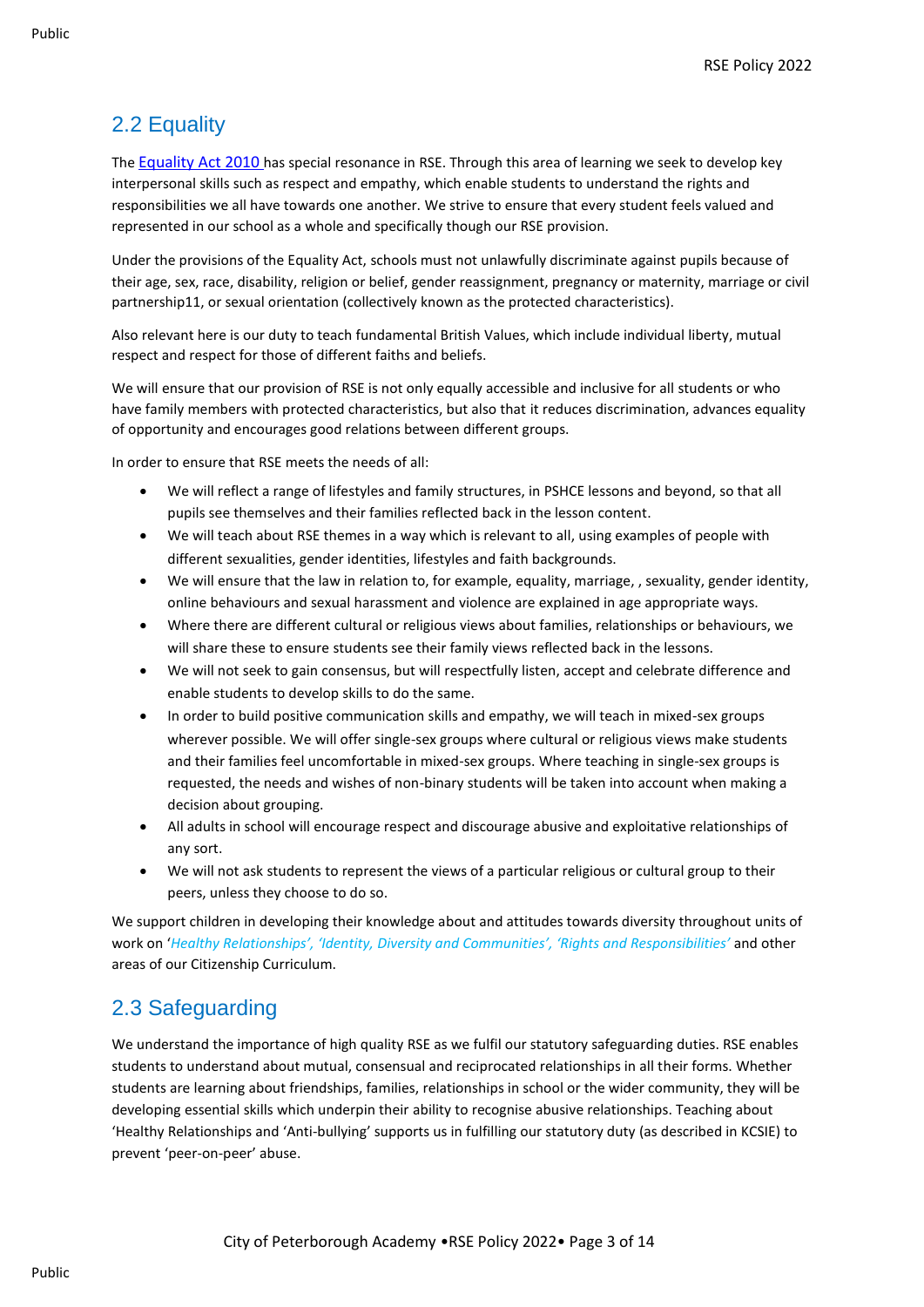In the case of RSE, we recognise that effective teaching may alert students to what is appropriate and inappropriate behaviour (including inappropriate sexual behaviour) and that there is an increased possibility that a disclosure relating to abuse may be made. Teaching RSE supports us in fulfilling our duty to prevent Female Genital Mutilation (FGM). *All staff are aware of the Safeguarding Policy and procedures and will report disclosures or concerns to the Designated Safeguarding Lead (DSL) immediately.*

#### 2.4 Consulting on our Policy

Before consultation activities, parents/carers, students and other stakeholders were given information about RSE. They were asked for their views.

Some parents/carers and students have been consulted directly through drop ins, gauging response to communications.

Further consultation with parents/carers and students will be carried out when the policy is reviewed, which happens at least every 3 years.

#### 2.5 Development of the Policy

This policy has been developed in consultation *with students, staff, and parents/carers.* The needs of students and our community have also been taken in account.

All views expressed by students, staff, and parents/carers about the policy have been considered. Our consultation did not give a veto to individual members of the school community. The final decision on policy and delivery has been made by the Senior Leadership Team, taking into account the needs of pupils and views of the school community. The policy was ratified on 30 March 2022.

## 3. Involving the Whole School Community

#### 3.1 Working with Staff

Teaching RSE can be very rewarding, but we understand that, in order to feel confident, staff need opportunities to develop their own knowledge, skills and attitudes. We recognise that every adult has different personal beliefs and attitudes, but that all teachers must understand and comply with their statutory duties connected with safeguarding, teaching statutory content, equality and inclusion.

Teachers responsible for delivering RSE have a duty to deliver statutory areas of the curriculum and will be supported to develop their skills in delivering content. We will discuss relevant issues and staff concerns and, where appropriate, *arrange training to enable staff members to feel confident in delivering the various aspects of RSE*. *We will also encourage the sharing of good practice. We may also use team teaching/shadowing to develop confidence.*

*Those with leadership responsibility for the development of* RSE *will be offered opportunities to consult with advisors and attend external training courses.*

#### 3.2 Engaging with Students

We will use a variety of teaching methods relevant to the needs of our students in RSE. We will use the outline assessment below in the initial stages of planning our Curriculum. Throughout, students will consider the skills they need to develop and sustain healthy relationships, including intimate relationships, both on and off line. They will consider the physical aspects of intimate relationships, their emotions and how to manage them, and social aspects, such as positive and negative influences from friends.

AGE 11-13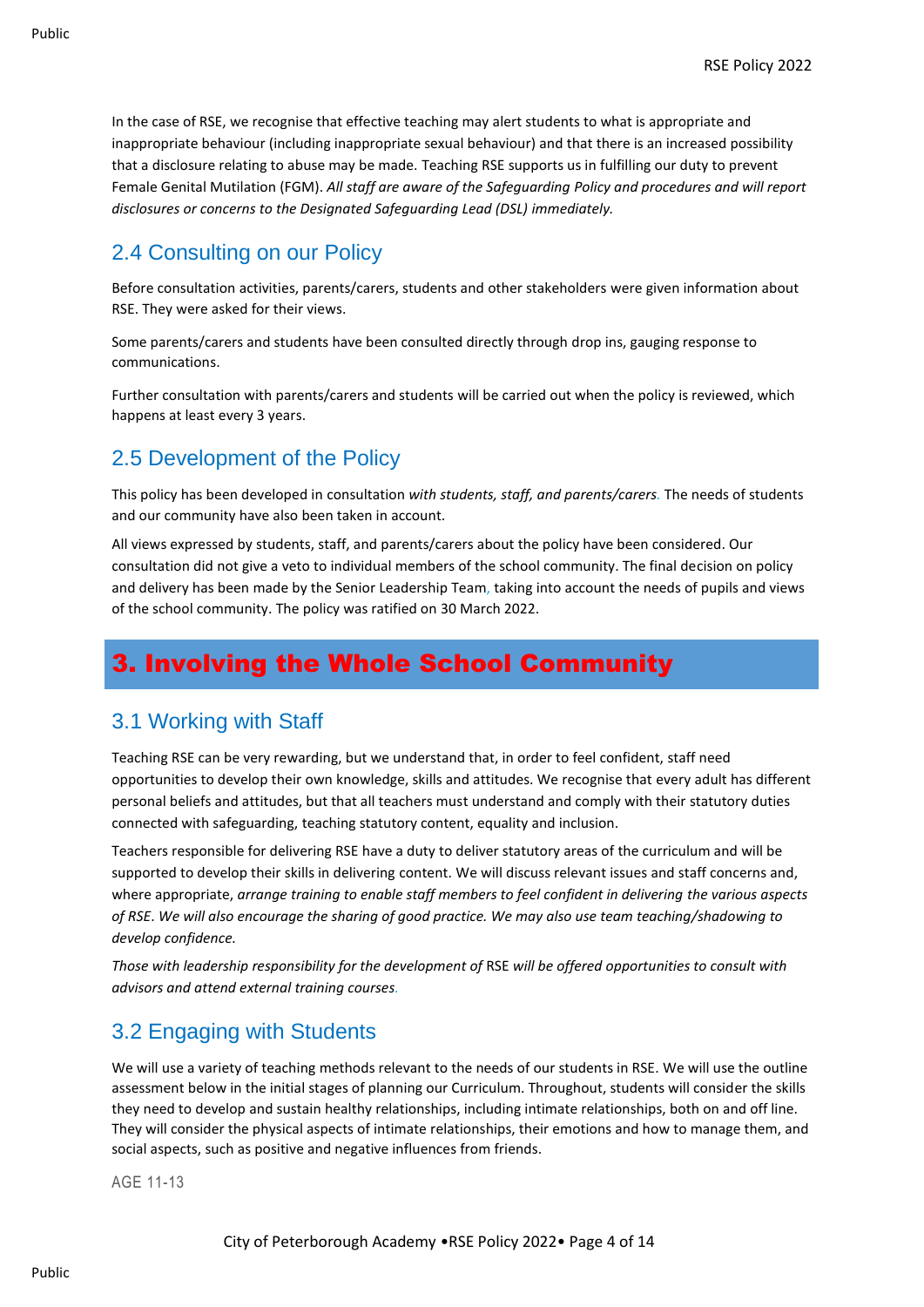*Typical concerns of students of this age include puberty and hormones and how they will be affected by them, alongside concerns relating to 'normal' physical development. They will be encountering physical changes associated with puberty and often want reliable information about these and to consider how they affect their self-image, body image and relationships.*

*Students are often interested to learn more about pregnancy and associated choices.*

*They are often interested to explore the nature of sexual attraction and love* 

*They are often considering how people make decisions about whether they are interested in sex, whether they want sex and whether to delay their first sexual encounters. They will be interested in the levels of sexual activity amongst their own and older peers. (In Cambs only 2% of Y8 say they have ever had sex)*

*They will be likely to be exposed to information about sex from a range of sources and will need support in exploring ways to assess these sources for reliability. They are often interested to explore attitudes about prejudice and will want to develop skills to challenge prejudice based on gender identity, sexuality or sexual orientation.*

#### AGE 14-16

*Many students will wish to revisit themes addressed earlier, but in new detail as their experiences broaden. They are likely to need to think more about consensual relationships and what this means for communication and behaviour.*

*Most young people in this age group will not have had sex; most wait until they are older than 16. (In Cambs only 13% of Y10 say they have ever had sex (HRBS 2018))*

*They are often interested to explore ways of responding to pressure or expectation to have sex, what to expect of a partner and how to communicate and negotiate with them. They will need more information about contraception, sexual health and how to access services. All students, including those who identify as LGBT+ will need information about the positive aspects of healthy sexual relationships. They will need information about coercion and other forms of abusive relationships, including peer on peer abuse.*

We will involve students in the evaluation and development of their RSE in ways appropriate to their age. We will seek opportunities to discuss their views about the content of their RSE lessons.

- We will encourage students to ask questions as they arise by providing anonymous question boxes.
- We will ask students to reflect on their learning and set goals for future learning.
- We will consult students (e.g. through Student Council or other student groups) about their perceptions of the strengths of our RSE programme and the areas to be further developed.
- We will ask the pastoral team for their reflections on issues presented by students asking for support.

#### 3.3 Communicating with Parents/carers

Parents/carers are the first educators of their children about relationships, emotions, empathy, respect and growing up. We recognise that many young people like to receive information about relationships from their parents/carers in addition to their learning in school. Therefore we seek to work in partnership with parents/carers when planning and delivering RSE. We will encourage this partnership by:

- Informing parents/carers by newsletter or leaflet of forthcoming RSE topics
- Inviting parents to learn more about the approach used in RSE and its content
- Informing parents/carers about PSHCE/RSE programmes as their child joins the school
- Inviting parents to discuss their views and concerns about RSE on an informal basis through drop ins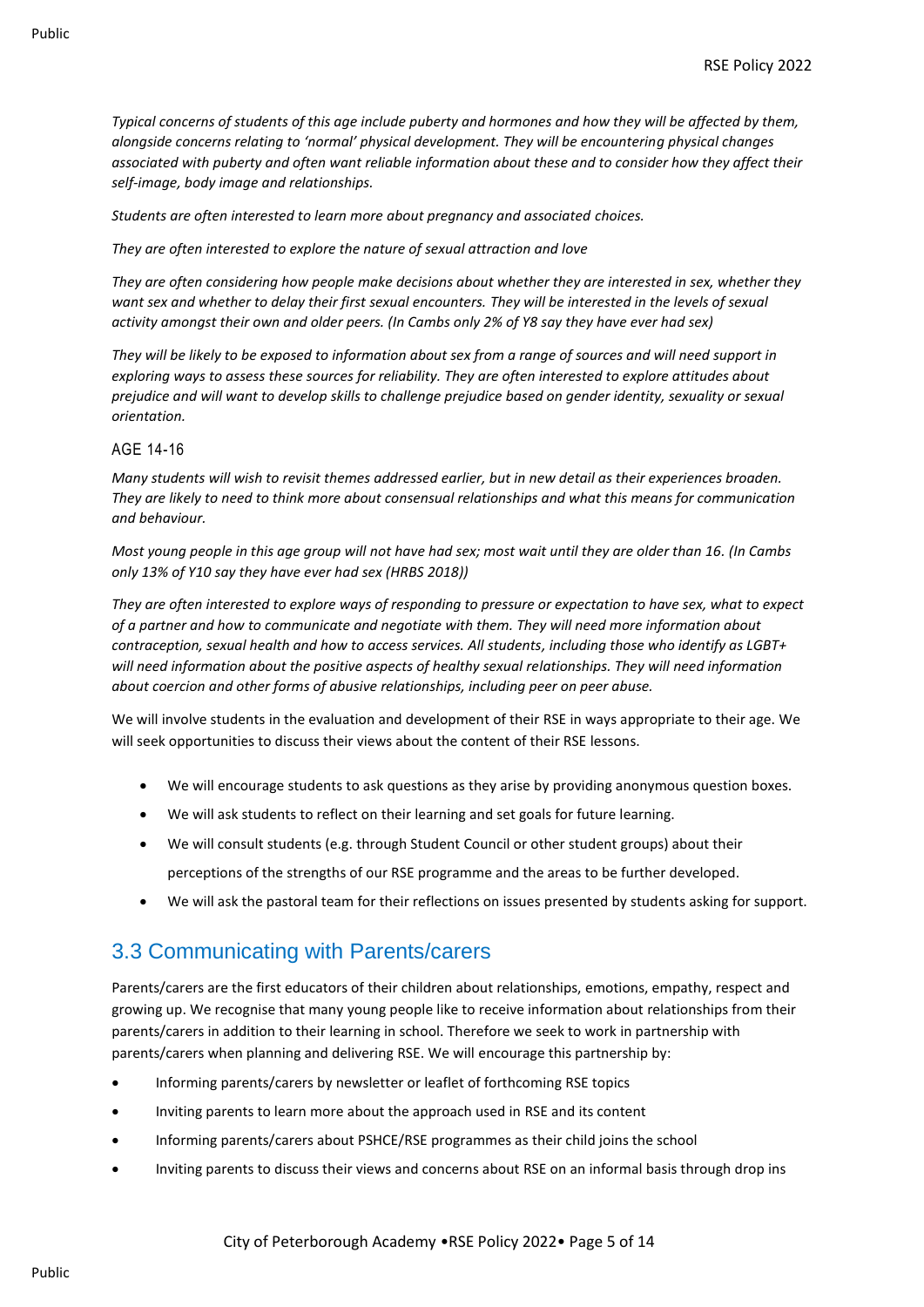## 3.4 Working with External Agencies and the Wider Community

We believe that all aspects of RSE are most effectively taught by those who know our students well and are aware of their needs. We encourage visitors to our school, who may enhance, but never replace, our planned provision. We recognise that inviting visitors from local services may increase the accessibility of services for students. We will work closely with visitors to ensure that the needs of our students are met.

In addition to our usual safeguarding procedures, we will follow this Code of Practice when inviting visitors to support our RSE provision:

- The care and management of students is the responsibility of the school at all times.
- In class teaching situations, visitors will not be asked to work alone with students, but will be supported by a member of staff.
- All visitors will be made aware of the content and principles of this Policy, prior to their visit.
- All lessons will be planned in direct liaison with the Student Development Lead, taking account of the age and needs of the group and the context of the work within the RSE programme.
- Visitors will be reminded that, whilst contributing to RSE in a classroom setting, they must adhere to the same confidentiality code as staff members. Class teaching must be seen as separate from health or other targeted interventions to support wellbeing.
- Any resources which a visitor wishes to use or distribute will be discussed and agreed with the Student Development Lead beforehand.
- The contributions of visitors will be regularly monitored and evaluated.

## 4. Curriculum Organisation

Our RSE Curriculum (see appendix) is wholly consistent with the DfE statutory requirements for RSE and Health Education (2020), National Curriculum (2014), other DfE and OfSTED guidance. It also reflects best practice described by the Sex Education Forum and PSHE Association. We consider RSE to be a continuous process of learning, which begins before students enter our school and continues into adulthood. We have planned a curriculum appropriate to each age group with a spiral of progression. All staff have a part to play in supporting the delivery of RSE and ensuring that their interactions with students support the RSE curriculum

RSE is learning about:

- Families
- Respectful relationships, including friendships
- Online and Media
- Being Safe
- Intimate and sexual relationships including sexual health

Our curriculum for PSHCE does not separate delivery of RSE from Health Education and wider PSHCE. We deliver content which, taking the lead from student's lived experiences and their needs, considers related themes including development of knowledge, skills and attitudes in an integrated way. The topics where RSE is a significant driver are:

- Health Relationships, including Anti-bullying
- Relationships and Sex Education
- Safety and Risk
- Rights and Responsibilities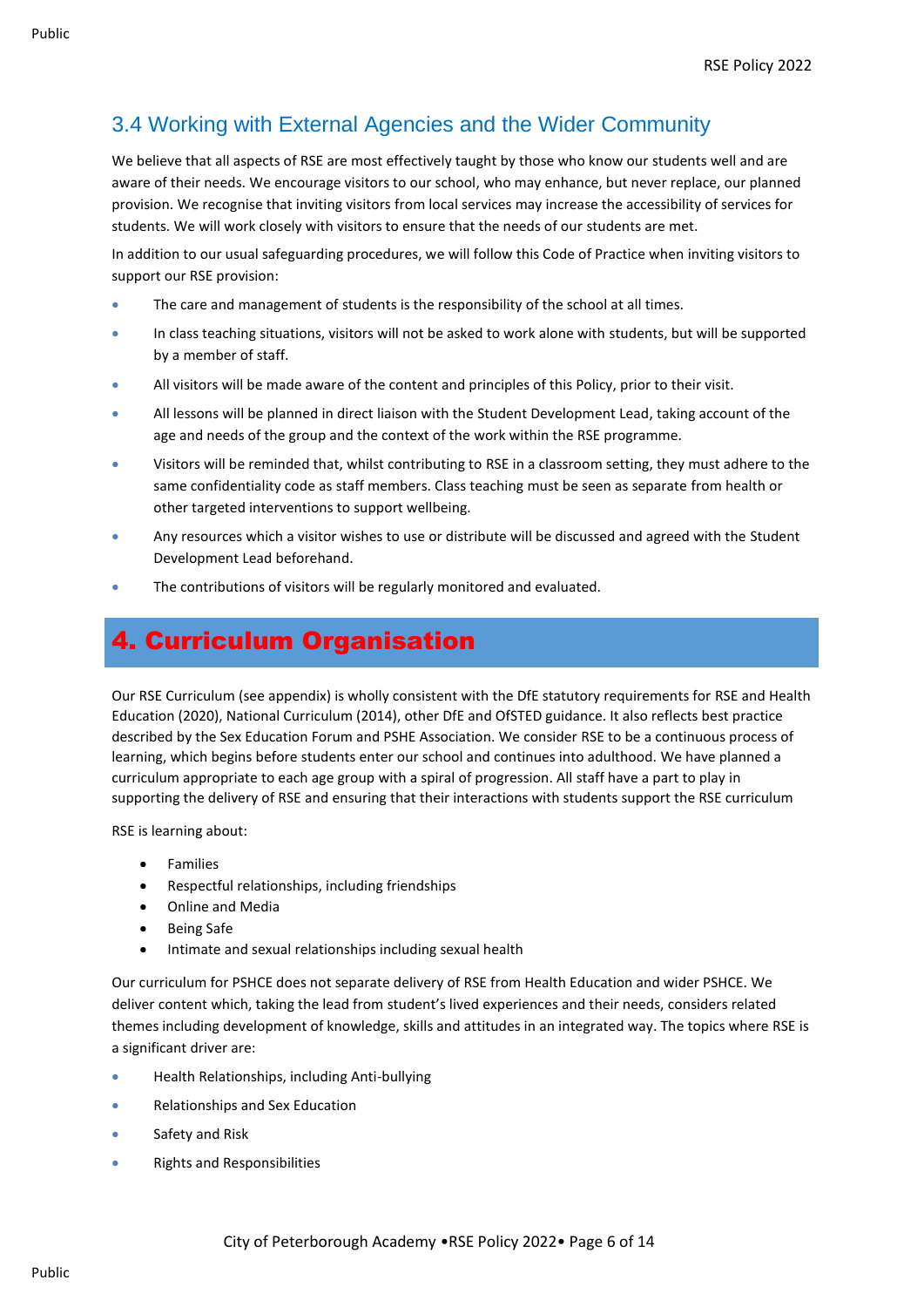Identity, Diversity and Community

RSE will be taught through:

- PSHCE through designated lessons, teaching by specialist teachers, tutor time, focused events, health weeks, conference days
- Other curriculum areas, especially Science, English, RE, PE and Computing
- Enrichment activities, especially our assembly programme, pastoral provision, support for 'vulnerable' young people, social skills groups, involvement in school trips and adventurous activities, activities carried to support wellbeing in school, student LGBT+ groups.

The RSE curriculum will primarily be delivered by form tutors.

The Student Development Lead is responsible for reviewing and evaluating RSE. The Student Development Lead will report findings to the Senior Leadership Team and governors when required.

#### 4.1 Teaching Methodologies

Our aim is that teachers use a range of teaching methodologies where skills such as communication, compromise and negotiation are practised in classroom situations and where attitudes such as respect and empathy are modelled and discussed. We encourage teachers to ensure that group work, debate, taking other people's view points and working together are practised in all RSE lessons and across the wider curriculum. Our RSE lessons are not simple opportunities to give information, but to explore views and perspectives and develop possible solutions through discussion and interaction.

In keeping with this approach we base our curriculum on a series of questions students will have the opportunity to engage with, rather than banks of knowledge they will acquire.

We understand that at times students will benefit from varying methods of delivering the RSE curriculum. For example, we may use single-sex groups or small group teaching where this will help us to meet the needs of particular students more effectively*.* We will ensure there are positive educational reasons for each method of delivery.

Single-Sex groups: -*Alongside our mixed-sex groups, we may use single-sex groups or small group teaching where this will help us to meet the needs of those with cultural, religious or other backgrounds which make it difficult for them to comfortably access the statutory curriculum in a mixed-sex group. If we use single-sex groups, we will encourage students to be part of which ever group they feel most comfortable in. We will discuss the needs of non-binary students (whose gender identity is outside the binary of boy/girl) with them when deciding on grouping arrangements.*

**Group Agreements:** RSE is taught in a safe, non-judgemental environment where adults and students are confident that they will be respected. Specific ground rules will be established at the beginning of any RSE work, in addition to those already used in the classroom. They will cover the following areas:

- Appropriate use of language
- The avoidance of sharing personal information and asking personal questions
- **Confidentiality**
- Strategies for checking or accessing information, and identifying appropriate people with whom they may wish to share personal information/from whom they may wish to seek advice

**Distancing Techniques:** In order to protect student's privacy, we will employ teaching and learning strategies which enable them to discuss issues without disclosing personal experience. For example, we will use fiction,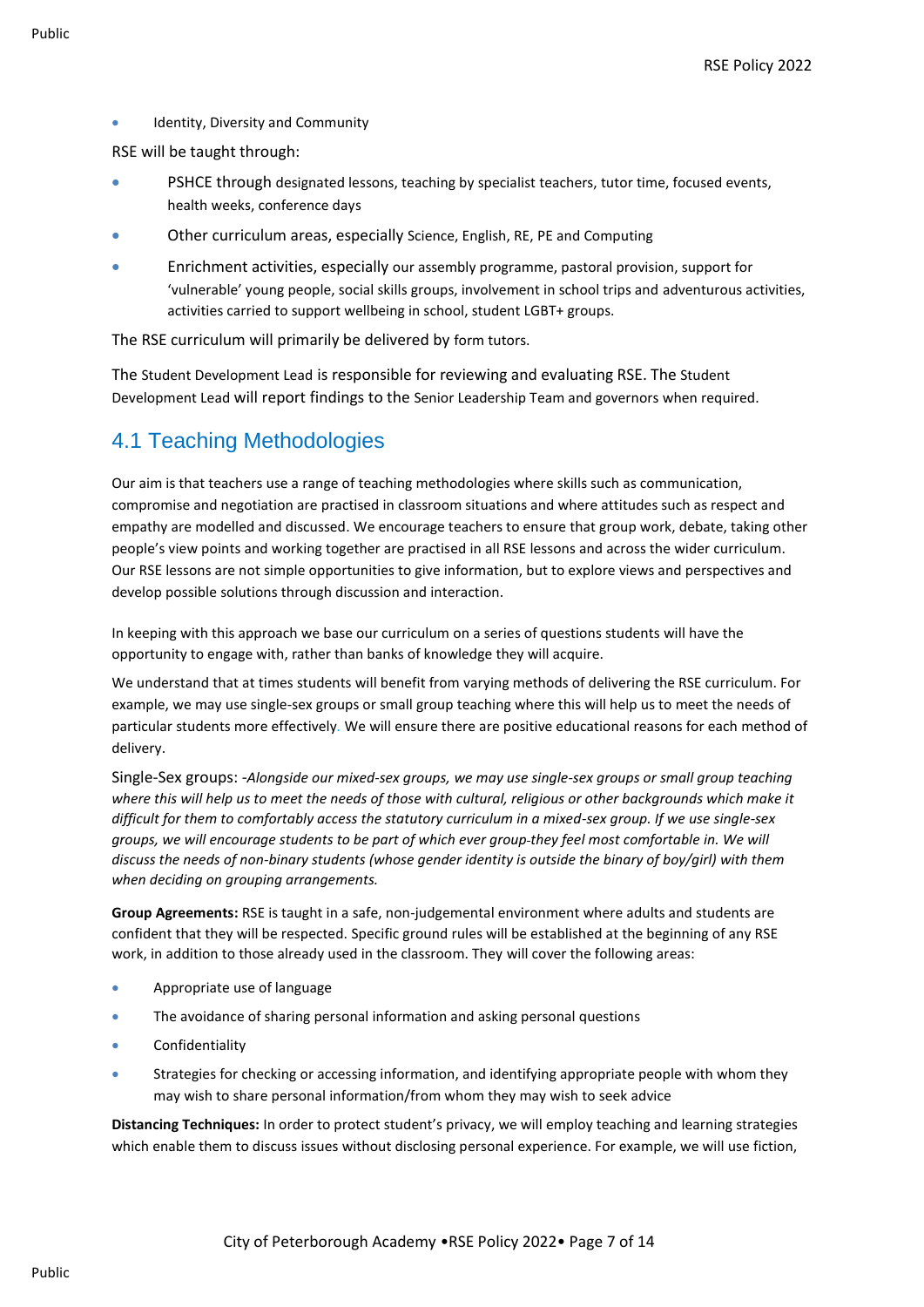poetry, case studies, role-play, film, theatre in education to enable students to share ideas and opinions and to practise their decision-making skills in a safe learning environment.

#### 4.4 Curriculum Materials and Resources

We will primarily use the Cambridgeshire Secondary Personal Development Frameworks/PSHE Association Resources to map out our provision in RSE. We will avoid a 'resource-led' approach, instead focussing on the needs of the students and our planned learning objectives. We will carefully select resources which meet these objectives. We will evaluate teaching resources thoroughly before using them. We will select resources which:

- are consistent with our Curriculum for RSE
- relate to the aims and objectives of this Policy
- are inclusive of LGBT+ students
- are suitable to the age, maturity, needs, linguistic proficiency and ability of the students
- appeal to adults and students
- are up-to-date in factual content and outlook
- are produced by a reputable organisation
- do not show bias e.g. towards a commercial product or religious/political view
- avoid racial, cultural, gender and sexual stereotyping
- encourage active and participative learning, developing skills and attitudes, not just giving information
- conform to the statutory requirements for RSE.

#### 4.5 Safe and Effective Practice

In our school we have a clear Confidentiality Policy, which is shared with staff, students and parents/carers. This policy is communicated to parents/carers in the School brochure/website. The policy states that:

- Staff are unable to offer absolute confidentiality.
- We will reassure students that staff will act in their best interests and that this may involve sharing information if the student is at risk of harm.
- Students will be told if information is to be shared and will be offered appropriate support.
- There are circumstances when confidentiality may not be upheld e.g. when Female Genital Mutilation or Child Sexual Exploitation is suspected, where and adult and child are in a sexual relationship. See our Safeguarding Policy for further details.

There are circumstances where confidentiality may be upheld e.g. there is no requirement to report disclosed sexual activity to a young person's parent/carer, although we may report it to the DSL to be sure there is no unknown underlying risk to the young person. (see Sexually Active Students – below)

Professionals, such as school nurses, pastoral support and youth workers are bound by their professional codes of conduct when offering advice and guidance to individual students in non-teaching situations such as health 'drop-ins'. This often involves offering a greater level of confidentiality to students than school staff are able to give. However, in a classroom and other teaching situations when they are contributing to our planned RSE programme, they will follow the school's Confidentiality Policy. Teachers and Health professionals will ensure that students are aware of the different boundaries of confidentiality when beginning work with them.

**Answering Questions:** We acknowledge that sensitive and complex issues will arise in RSE, as students will naturally ask questions. When spontaneous discussion arises, it will be guided in a way which reflects the stated school aims and curriculum content for RSE. As a first principle, we will answer questions relating to the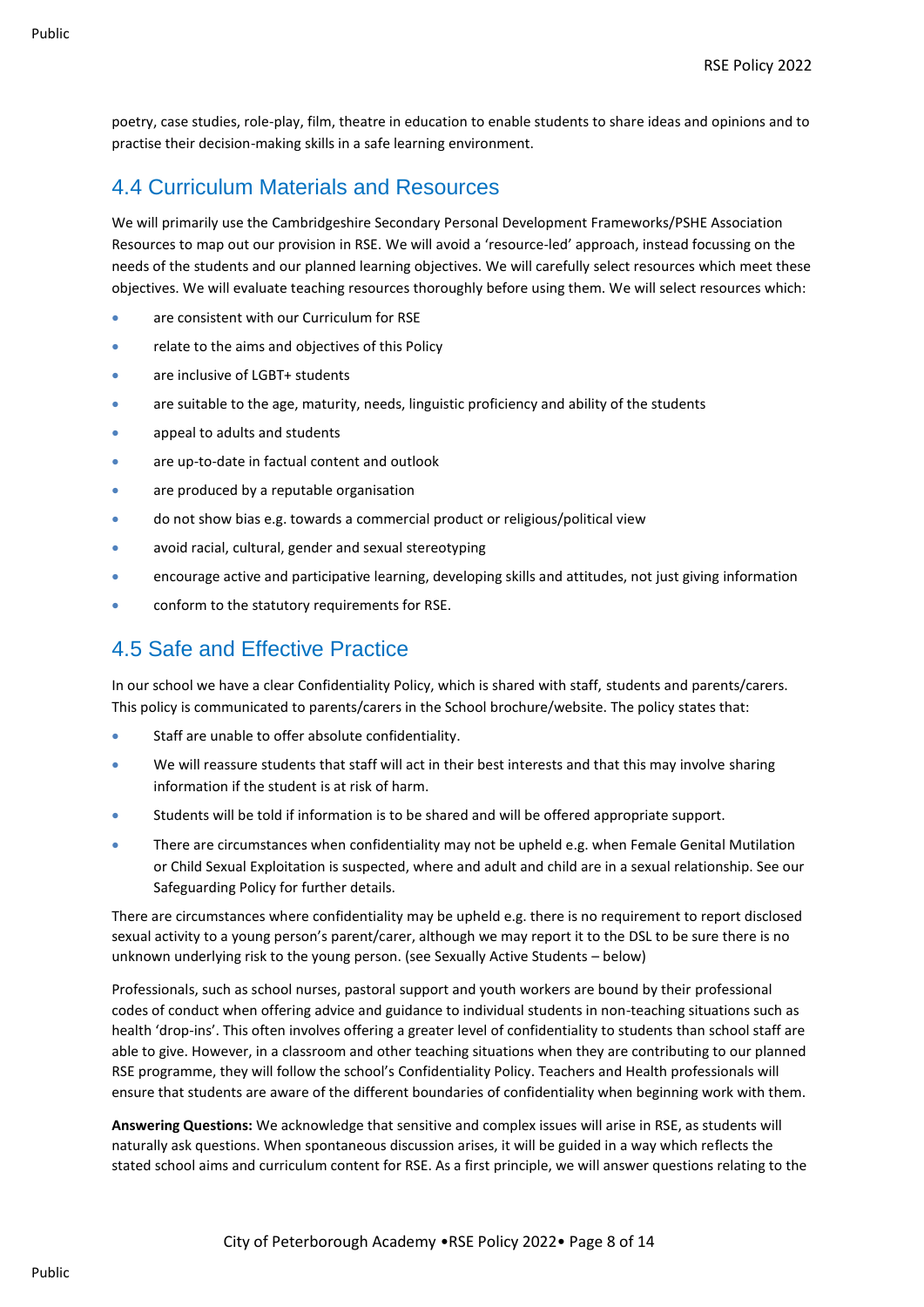planned curriculum for that age group, or below, to the whole class. We will answer questions relating to areas beyond the planned curriculum for that age group, in a sensitive and age appropriate way, only to the student/s who have asked the question. If a member of staff is uncertain about the answer to a question, or indeed whether they wish to answer it, they will seek guidance from the Student Development Lead.

When answering questions, we shall ensure that sharing personal information by adults, students or their families is discouraged. Where the question indicates the need for pastoral support, the conversation will be deferred to a time outside the teaching session and other colleagues may be involved. Where a question or comment from a pupil in the classroom indicates the possibility of abuse, coercion or sexual exploitation, teachers will pass this information to the DSL in line with school Safeguarding Policy.

**Sexually Active Students:** If a young person, especially one under 16, indicates to an adult that they are sexually active or contemplating sexual activity**,** we will act in the following ways:

- All young people will be urged in the first instance to talk to parents/carers or, in some cases, other trusted adults, and they will be offered guidance and support in doing this.
- We are not required to inform the young person's parent/carer about sexual activity, but will usually pass the information to the DSL, in case there are unknown, underlying risks to the young person.
- We will inform young people of where they can obtain confidential support and information e.g. from local sexual health services, in-school health services. We will make it clear that they do not need their parent/carer's agreement to attend theses services.
- Students seeking support will be given clear information about where contraception and sexual health advice may be accessed. Students whose parents have withdrawn them from sex education will also be given this information, if they seek it.
- Careful judgements will be made by the DSL as to whether the sexual activity is a safeguarding or child protection concern.

If the pupil is 12 years old or younger, sexual activity will always be referred to the DSL.

If the staff member has any concerns that an older student's sexual relationship may be ill-informed, nonconsensual, coercive or exploitative they will log a concern according to our Safeguarding Policy and refer to the DSL.

We offer guidance for all our staff to support their decisions relating to disclosure.*.*

#### 4.6 Assessment, Recording, Reporting

We have the same high expectations of the quality of pupils' work in RSE as in all other subjects. RSE will be assessed in a variety of ways, including the use of self-assessment and teacher assessment

## 5. Sex Education

#### 5.1 Our Definition of Sex Education

Following guidance from the DfE, we have considered the elements of our RSE curriculum from which parents may request to withdraw their child. These elements will be defined as 'sex education'.

We recognise that most students will not differentiate between Science, RSE, 'sex education' or Health Education provision. This distinction is only necessary to enable parents to enact their right to withdraw their chid from what our school defines as 'sex education'.

We have consulted during this process with parents/carers.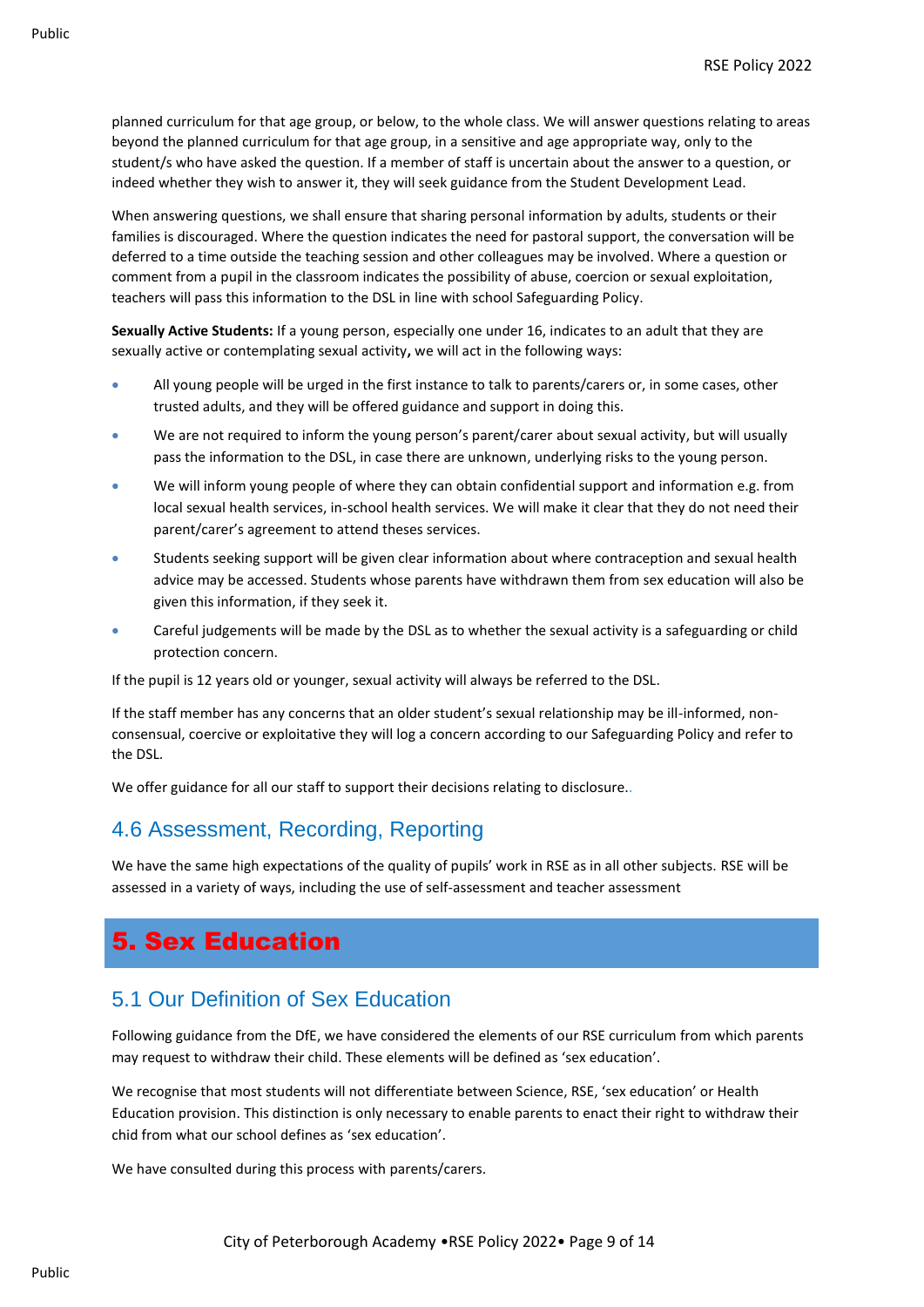As a starting point we have compared the statutory Science Curriculum with the statutory RSE curriculum and identified which topics appear in both. Any aspects of statutory RSE, appearing in the 'Intimate and Sexual Relationships' section, which are not included in Science were considered in this process.

We also took into account aspects of human sexual experience and response, sexual feelings and choices and influences relating to sexual activity which we feel are important to meet the needs of our students in addition to the statutory requirements for RSE.

As a result, these are the areas of learning from the DfE Guidance which, in our school, are defined as 'sex education':

- *that there are a range of strategies for identifying and managing <i>sexual pressure*, *including understanding peer pressure, resisting pressure and not pressurising others.*
- *that they have a choice to delay sex or to enjoy intimacy without sex.*
- *that there are choices in relation to pregnancy (with medically and legally accurate, impartial information on all options, including keeping the baby, adoption, abortion and where to get further help).*
- *that relationships include same sex relationships and sexual health relates to all sexual relationships*

#### 5.2 Delivery of the areas defined as 'Sex Education'

'Sex Education' will be delivered as part of RSE/PSHCE. The content we have collectively defined as 'sex education' will not be taught as a separate subject, but it will be blocked into one theme to facilitate the right of parents to request withdrawal.

#### 5.3 Right to be excused from Sex Education

Parents/carers have the right to request that their child be excused from some or all of the areas we have collectively defined as 'sex education' delivered as part of statutory RSE. Before granting any such request the Student Development Lead will discuss the request with parents/carers (and if appropriate with the student) to ensure that their wishes are understood and to clarify the nature and purpose of the curriculum. The educational, social and emotional benefits for the student of being part of the lessons will also be discussed. We will record the discussion and the outcomes.

We will consider compromise arrangements which will enable the student to receive the content we have defined as 'sex education' at school (e.g. same sex teacher, same sex teaching group).

Other compromises may be made for families with concerns outside our defined area of 'sex education' E.g. if a family prefers sexual body parts to be discussed in a single-sex group or by a same sex teacher, it may be possible, through discussion and compromise, to make arrangements for the student to receive their statutory entitlement in a single-sex group with a same-sex teacher.

We will offer support to parents/carers who wish to deliver 'sex education' content at home.

If a pupil is excused from 'sex education', we will ensure that the pupil receives appropriate, purposeful education during the period of withdrawal.

This decision will stand until three terms before the student turns 16. At this point, the student may request to receive 'sex education'. They will be entitled to receive the 'sex education' from which they were previously withdrawn. The school will ensure that they receive this in at least one of the three terms before their 16<sup>th</sup> birthday. We will work closely with the student to ensure that their needs are fully met.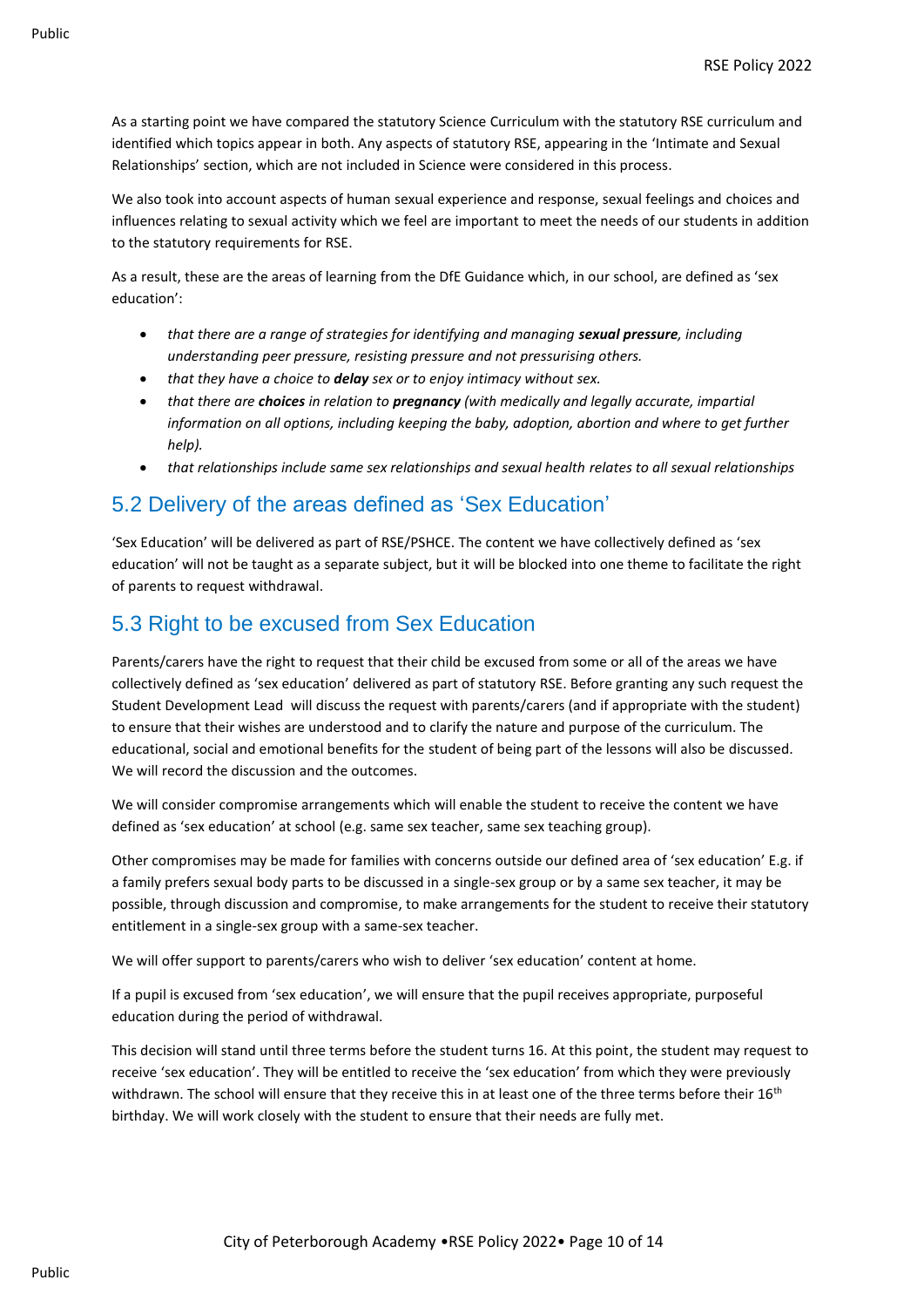## 6. Monitoring, Review and Evaluation

Monitoring, review and evaluation of the Policy is the responsibility of the *PSHCE leader/heads of year*. The governing body will ask for information relating to the effectiveness of the policy when it is monitored every year. Information will be gathered from the *Head Teacher, the PSHCE Leader/ parents/carers and students* to inform judgements about effectiveness.

The policy will be comprehensively reviewed with engagement from members of the school community *every three years*, or sooner if an issue or incident occurs which warrants it. *It will next be fully reviewed in --/--/--*

*Information gathered to inform the comprehensive review may include information about pupil progress and attainment, feedback from the teachers about the curriculum provision and staff confidence, views of parents/carers, parent/carer comments and concerns, level of parent/carer withdrawal from 'sex education'.*

## 7. Appendices

*All of these appendices are optional. You may wish to add others.*

#### 7.1 Our RSE Curriculum

The majority of learning in RSE will be delivered through our topic 'RSE' and' Healthy Relationships'

#### *KS3 RSE 1*

What are the reasons some people want to have a partner? R-ISR Why do different people have different expectations from relationships? R-ISR What are the features of positive relationships, including partners? R-ISR How does technology affect my relationships? R-OM Why do people decide to get married, become civil partners or form stable long-term partnerships? R-ISR Do I need any more information about my body, brain, emotions and relationships during puberty? H-CAB What are the myths and facts about masturbation? H-CAB How do I feel about my growing and changing body and why is positive body image important? H-CAB How is my view of my body influenced and how can I maintain a positive body image? H-I How and why does the media create artificial and idealised views of the body? H-I What do I understand by the term 'sexuality' and how do I show respect? R-ISR How do people show they love each other? R-RR How do people feel about HIV/AIDS and what are attitudes to people who are HIV positive? R-ISR What is a 'sexual image', why might someone share one and what are the risks? R-OM Do I understand the law about sharing sexual images of people under 18? R-OM How do I feel about physical contact with my peers and others and how can I give and get enthusiastic consent? R-BS Do I understand the legal age of sexual consent, marriage and civil partnerships? R-BS Why and how might people apply pressure to engage in intimate or sexual activity? R-ISR How has my need for privacy changed? H-CAB How and when do I express my rights over my own body? R-BS In what ways am I responsible for my personal hygiene? H-HP How does poor personal hygiene affect me and my friends? H-HP What is the importance and purpose of immunisation and vaccination? H-HP Which infections can be spread by sexual activity? R-ISR How do condoms work to prevent pregnancy and the spread of STIs? R-ISR Can I identify sources of reliable information about relationships, my body and intimacy? R-ISR

#### *KS3 RSE 2*

Can I communicate sensitively about making and breaking relationships? R-RR What attitudes do people have towards menstruation and how can people support menstrual wellbeing? H-CAB How are different aspects of puberty affecting my relationships and physical and emotional wellbeing? H-CAB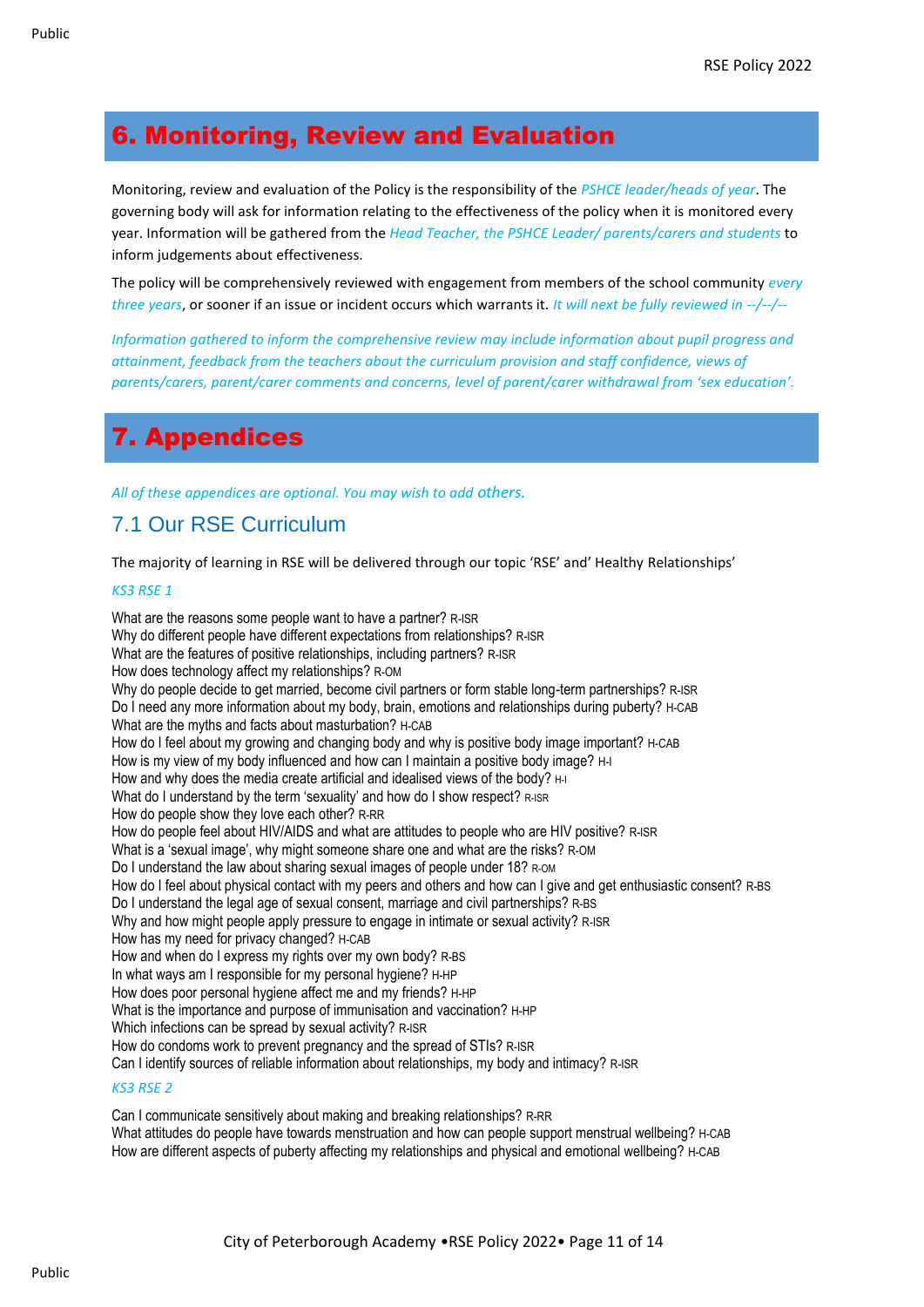What are grooming, coercion and sexual abuse and how might they affect a person and their current and future relationships? R-BS

What civil and religious ceremonies and procedures mark marriage, civil partnerships and cohabitation and what is their legal status? R-F

What are the responsibilities of parents and carers for teenaged children? R-F

Do I understand the physical and emotional effects of sexual excitement? R-ISR

Why do some people access pornography and does it give reliable information? R-OM

How can pornography affect real relationships? R-OM

What are the social norms of sexual activity amongst my peers and how do my perceptions influence my choices? R-ISR What do I understand about sexual attraction, love and trust and can I communicate about these feelings? R-ISR How will I know if I want or feel ready for an intimate, sexual relationship and how will I communicate about this? R-ISR Do I understand the physical and emotional benefits and risks of trusting, respectful, intimate relationships? R-ISR

Which technology safety rules are of special importance in intimate relationships? R-OM

Do I understand that consent must always be actively sought and then freely given, without coercion, manipulation or threat, and that consent can always be withdrawn in intimate situations? R-BS

Which sexual behaviours pose greater risks for transmission of STIs and HIV/AIDS? R-ISR

What are the key principles of safer sex for people of all sexualities? R-ISR

What do I understand about different forms of contraception and their effectiveness? R-ISR

What are the prevalence and causes of miscarriage and how do they affect people? R-ISR

Can I identify trusted sources of support and provision of services for contraception and sexual health? R-ISR

#### *KS4 RSE 3*

How can I delay sexual intimacy until I am sure I am ready? R-ISR

What skills may I need to communicate confidently about intimacy, sexual relationships and contraception? R-BS

How may mental health be affected positively and negatively by intimate relationships? R-ISR

What effects does my body image have on my choices and behaviour? H-CAB

How can I support myself and others to develop a positive body image? H-CAB

How can I identify pressure and influence to engage in intimate or sexual activity and how can I support others? R-ISR

What are characteristics of abusive/exploitative intimate relationships? R-ISR

What is domestic abuse and its consequences for families? R-BS

What are the experiences of young parents? R-F

What are the experiences of families who have adopted or fostered? R-F

How do lifestyle choices affect fertility, reproductive health and the development of a foetus? R-ISR

How does fertility change over a lifetime? R-ISR

Why do people choose cosmetic or aesthetic procedures and what are the benefits/risks? H-IS

How might media portrayals of sex, including pornography, influence views on gender, sexual pleasure, power, sexual norms and respect? R-OM

What are the terms for describing different sexual and gender identities and how should we show respect? R-RR What are my attitudes about sexual relationships, marriage and abortion and what are the views of different faiths/cultures? R-F

How does the use of alcohol and drugs affect decision making and personal safety in intimate relationships? R-ISR What are the possible features of a consensual sexual relationship? R-ISR

Do I understand the law about rape and consequences for perpetrators? R-BS

What are honour-based violence and forced marriage, who might be at risk and how can people get support? R-F How will health care professionals treat my personal information? R-ISR

What are the short and long term effects of STI's and how are they treated? R-ISR

How can good sexual health for people of all sexualities be maintained through safer sex and regular testing?

What are the options and their possible consequences when a pregnancy is unwanted? R-ISR

Where are the local services to support me with contraception, sexual health and relationship issues and how do I access them? R-ISR

#### *KS3 Healthy Relationships 1*

How are my friendships and family relationships changing? R-RR

How do strong communication skills help me to build and maintain relationships? R-RR

How do I connect with people and what is the role of social media and technology in my relationships? R-OM

How do my relationships impact on my self-esteem and wellbeing? H-MW

Who is in my family and how are other families different? R-F

What are the qualities of positive and healthy relationships? R-RR

What causes conflict in relationships and how do we manage this safely? R-RR

How does my behaviour impact on the wellbeing of others? R-RR

Can I recognise and challenge different forms of bullying, including online bullying? R-RR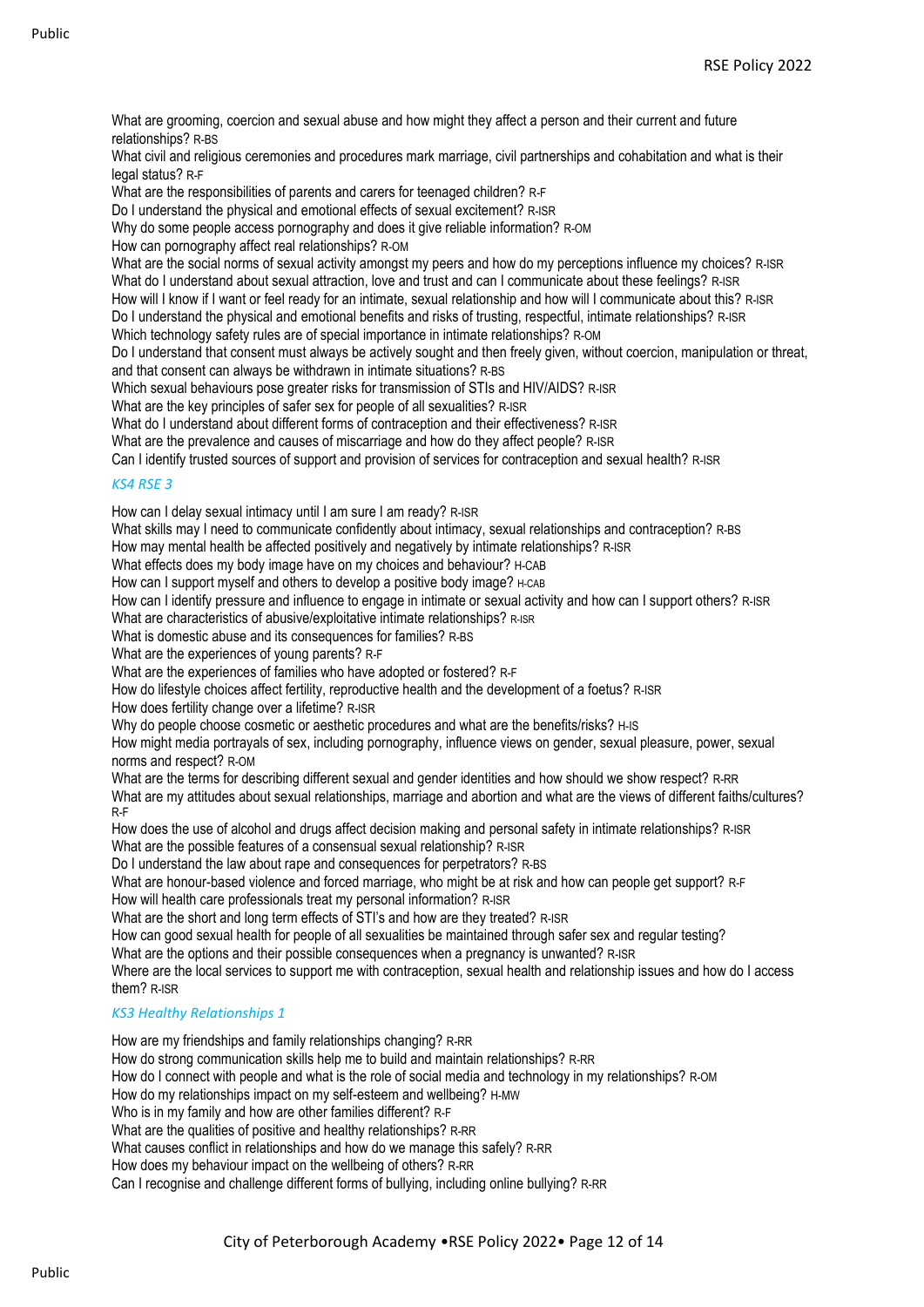Can I recognise and challenge sexist, homophobic, biphobic, transphobic and disablist language and behaviour? R-RR Do I understand how peer groups may encourage or challenge bullying? R-RR

Do I have the skills and strategies to respond to bullying and seek support where necessary for myself and others? R-RR What is the impact of bullying on physical and emotional wellbeing? R-RR

#### *KS3 Healthy Relationships 2*

How should families, in their varied forms, support the wellbeing and happiness of all their members? R-F Can I form and maintain positive relationships and recognise when negative relationships might need to change or end? R-RR

How well equipped am I to understand others and their needs, to show respect and to value different views and beliefs? R-RR

Can I manage the emotional aspects of relationships? H-MW

How does social media enhance my relationships and when might it be detrimental? H-IS

How do media portrayals of relationships reflect and influence real life? H-IS

What are the roles and responsibilities of parent/carers and other family members? R-F

How might people behave in an unhealthy relationship? R-RR

Can I recognise when others use persuasion or coercion and how might I respond? R-RR

What are sexual harassment/violence and what impact can they have? R-RR

How do unchallenged gender and sexual stereotypes make sexual harassment and violence more likely? R-RR

What are the common and specific characteristics of different forms of bullying? R-RR

What are the features of online bullying and how can I respond? H-IS

What are my responsibilities as a bystander to bullying? R-RR

How can we respond to bullying in the local community? R-RR

#### *KS4 Healthy Relationships 3*

How are my relationships changing and what are my new roles and responsibilities within them? R-RR How can I identify and manage some of the influences and pressures on my relationships? R-RR How do I interact with people differently online or in person? R-OM Are some of my relationships only online and what are the nature of these? R-IS How successful am I in managing relationship demands from family and friends? R-F What new demands will be placed on my skills to build and maintain relationships as I become more independent? R-RR What constitutes an unhealthy relationship and what role does the imbalance of power play? R-F What is emotional and physical abuse in adult and teenage relationships and how can people respond? R-RR How do I select appropriate help when experiencing relationship difficulties? R-ISR Why do people join gangs and what are the risks posed by gangs for individuals, families and communities? H-MW What might motivate someone to carry an offensive weapon and what are the consequences? C-4 Do I understand my own and others' attitudes to bullying and its impact on people's feelings and behaviour? R-RR Can I recognise and respond to bullying and harassment, whether I am involved or a witness? R-RR In what new contexts could I experience bullying as I become more independent and how could I respond? R-RR

#### 7.2 Linked National Documents

[RSE and Health Education](https://assets.publishing.service.gov.uk/government/uploads/system/uploads/attachment_data/file/805781/Relationships_Education__Relationships_and_Sex_Education__RSE__and_Health_Education.pdf)

[Children and Social Work Bill 2017.](http://www.legislation.gov.uk/ukpga/2017/16/section/34/enacted)

[Sex and Relationships Education for the 21](http://www.sexeducationforum.org.uk/media/17706/sreadvice.pdf)<sup>st</sup> Century'.

[Equality Act 2010](http://www.legislation.gov.uk/ukpga/2010/15/contents)

[Keeping Children Safe in Education](https://assets.publishing.service.gov.uk/government/uploads/system/uploads/attachment_data/file/835733/Keeping_children_safe_in_education_2019.pdf)

#### 7.3 Our Charter: Working Together in RSE

We are all committed to working towards the implementation and development of the following entitlements.

Young People are entitled to:

• Be valued and respected for who they are, taking into account their background, culture, faith, identity and needs